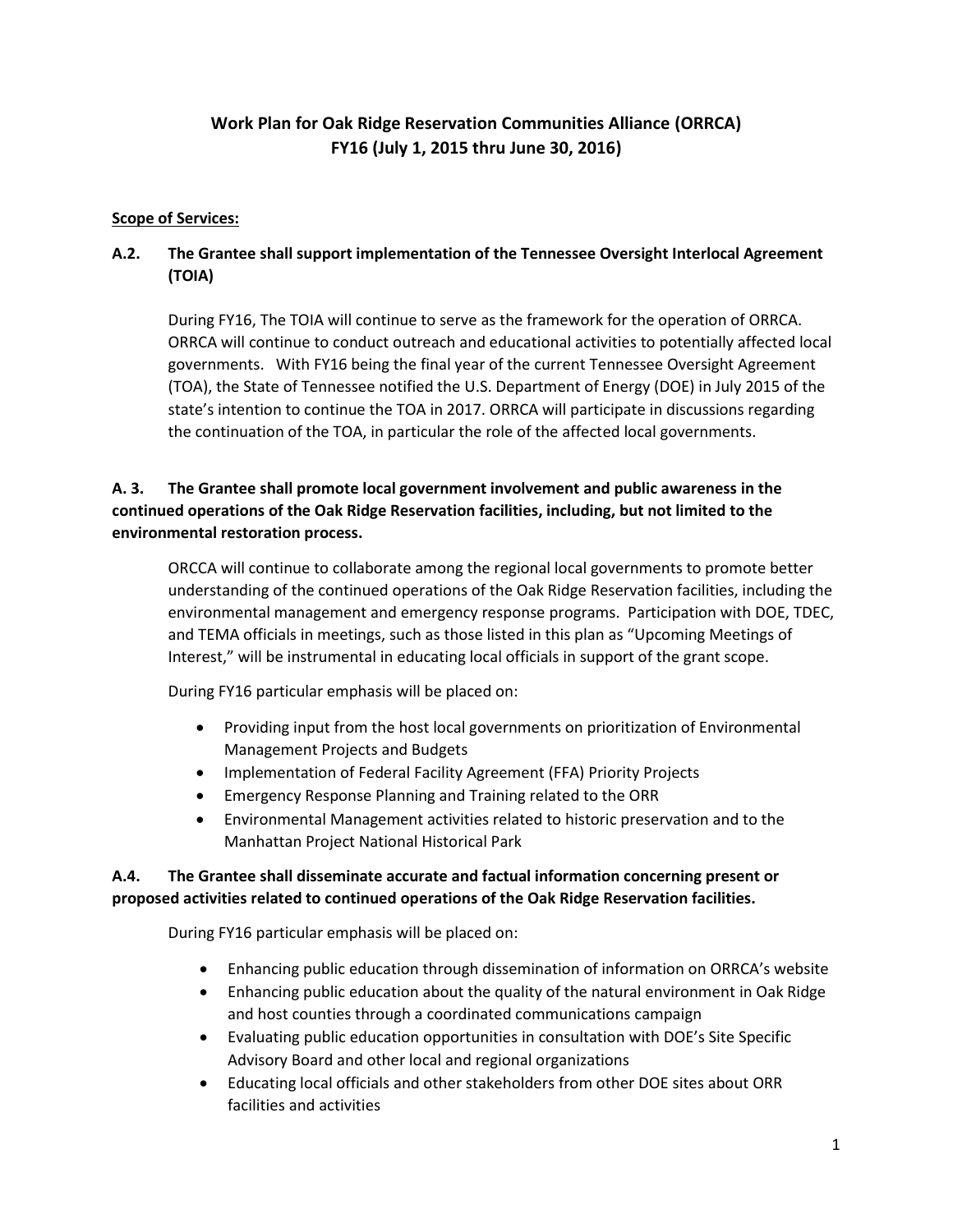Achieving a better understanding of the relative risk associated with the ORR in order to enhance off-site emergency planning and response

**A.5. The Grantee shall identify local concerns and issues relevant to the operation of the Oak Ridge Reservation and environs and present concerns to the State of Tennessee and the Department of Energy during the selection of annual work and budget priorities.**

ORCCA will continue to engage with the State and DOE to improve understanding of local government and community concerns.

During FY16 ORCCA particular emphasis will be placed on:

- Potential impacts associated with delays in disposal of Transuranic Waste due to the closure of the WIPP facility in New Mexico
- Environmental Management activities that will help facilitate and expedite interpretation of historic properties
- Reindustrialization and transfer of excess/underutilized property for economic and community development purposes
- Continued emphasis on reducing/mitigating/eliminating off-site impacts
- CERCLA's Natural Resources Damages Assessment study and mitigation for the ORR

### **A.6. The Grantee shall prepare special studies and reports, as needed, to educate local officials and further public information.**

During FY16 particular emphasis will be placed on:

- Review and assessment of projects related to the cleanup of the Oak Ridge Reservation and related offsite activities such as groundwater
- Continue to provide input into how financial performance bonds are assessed on companies which store and treat DOE waste
- Legislative and Administrative activities related to the temporary storage and permanent disposal of nuclear waste

### **Upcoming Meetings of Interest:**

**Safety Fest Forum** *September 14-18, 2015* Sponsored by: Oak Ridge Business Safety Partnership Location: New Hope Center

**Community School on DOE Cleanup** *September 15, 22, & 29, 2015* Sponsored by League of Women Voters, TCWP Location: OR Unitarian Universalist Church

**Department of Energy National Cleanup Workshop** *September 29-30, 2015* Co-sponsored by Energy Communities Alliance Location: Washington, DC